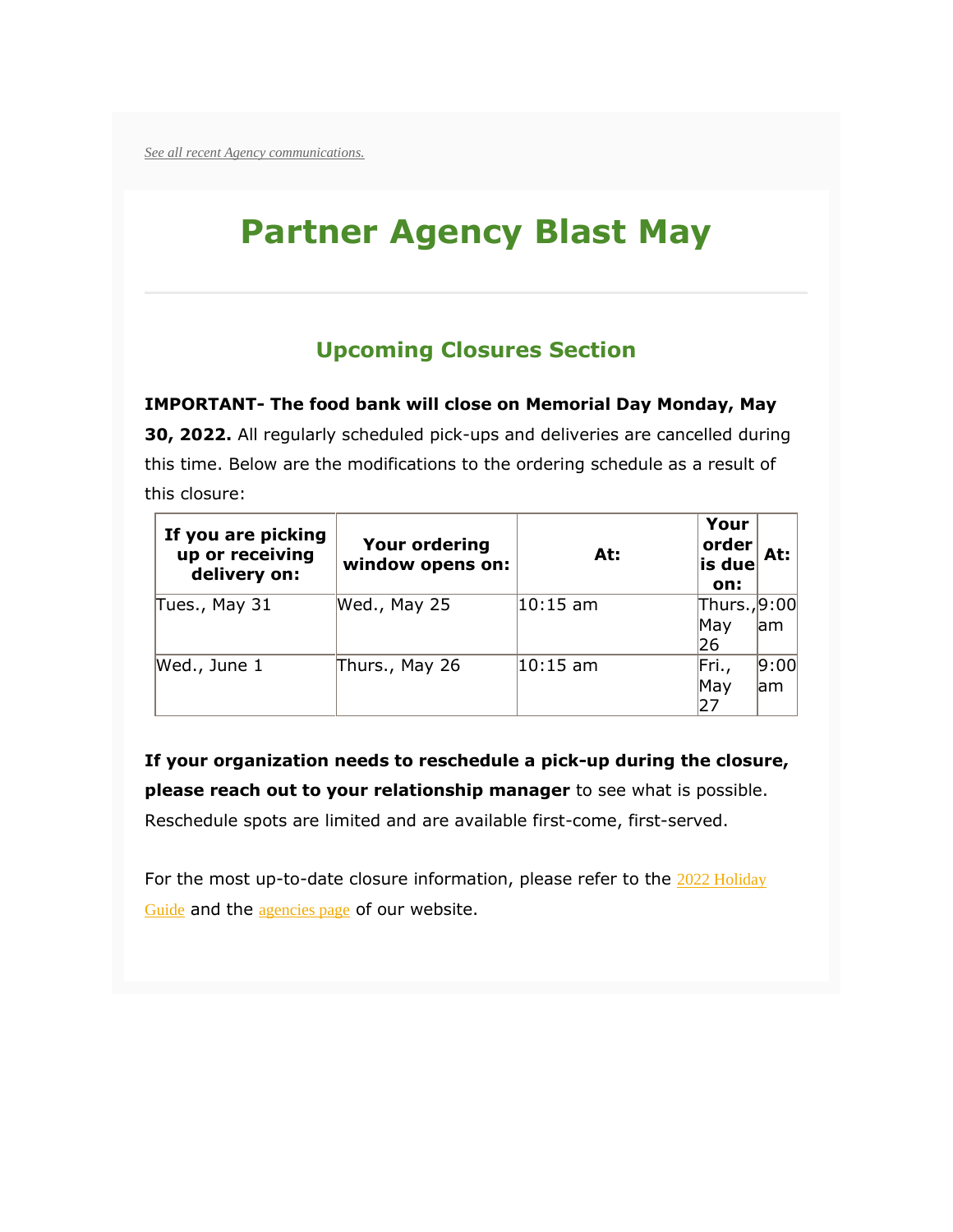

#### **Say Hello to CTFB's Newest Food Bankers**

We would like to introduce to you the newest Agency Relations Specialists: Ann Do, Sophia Copeland, and Valerie Guerra (pictured below left to right). Their role as relationship managers is to help support your partner agency as you fight hunger in your community. They'll be an expert on your agency and will strive to give a voice to your unique needs!

We would also like to introduce Baron Reedy, who has joined the Network Development team as the Capacity and Compliance Specialist (pictured far right). You may hear from Baron about compliance, capacity building opportunities, and trainings.

Please join us in welcoming these talented new food bankers who are here to support you in our ongoing partnership with you!







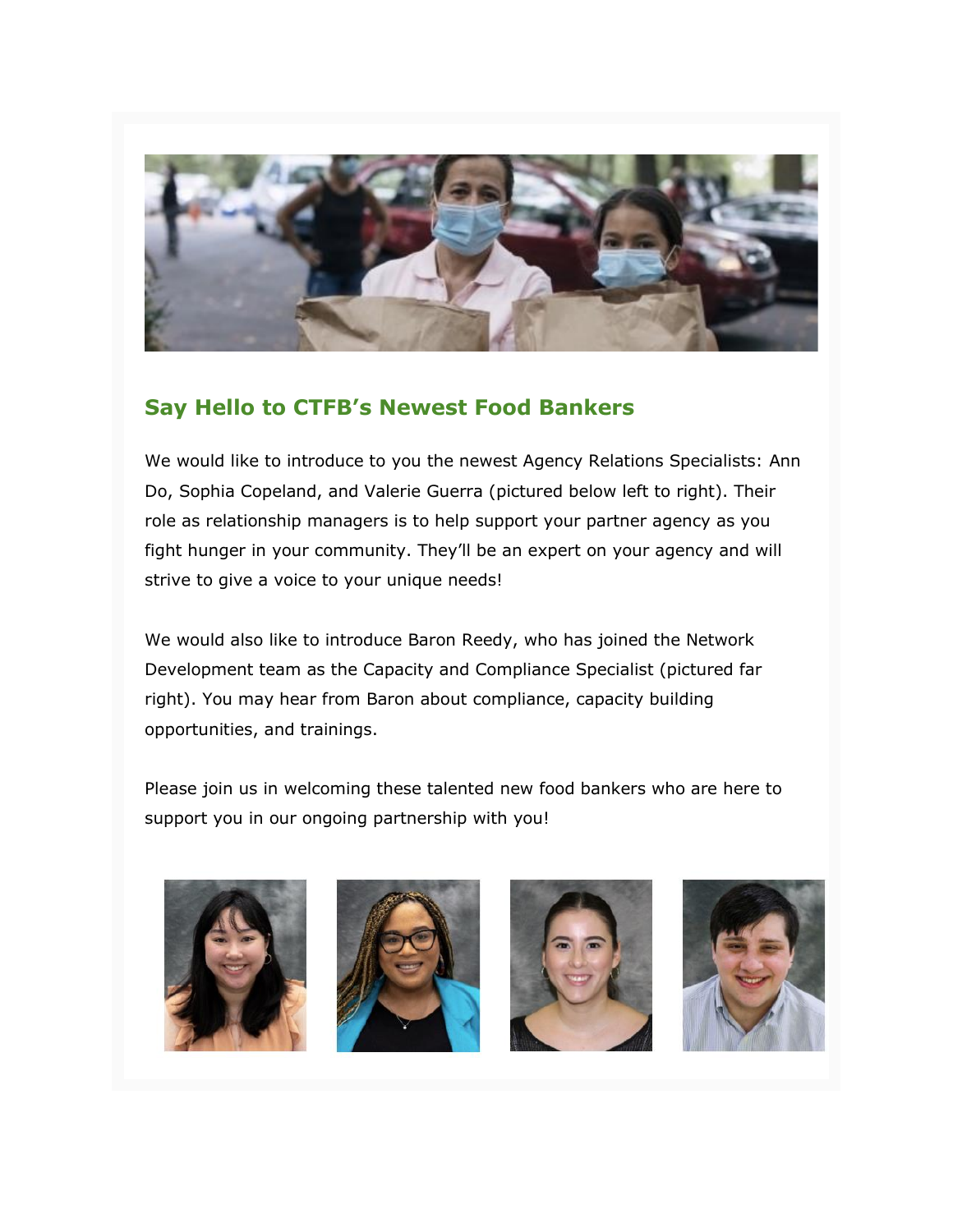### **Compliance Update: Annual Civil Rights Training**

Staff and volunteers who handle clients' personal information or regularly interact with clients must complete an annual, online Civil Rights training and maintain a copy of their certificate on file.

The Texas Department of Agriculture has recently updated the platform through which this training is completed. Partner agencies can find links to the online training and an instructional video here:

[https://squaremeals.org/FandNResources/Training/CivilRights.aspx](http://cafbtx.convio.net/site/R?i=16x7HeoQPYbQfEawfTX6hyclMdd70z81E5NMhygBLX8aSWx7tTrITw)

Staff and volunteers with a current training on file do not need to take the new training until their current certification expires. Please note, even though the training is now provided through the Institute of Child Nutrition, it is applicable to all programs.

## **Happy Older Americans Month**

The Special Populations team at CTFB invites you all to join us in celebrating the older Americans in our communities by raising awareness for our senior programs that offer free, nutritious food!

The Commodity Supplemental Food Program (CSFP) is a program for individuals 60 years or older who meet the program's income guidelines. This program distributes a free 25-30 pound box of shelf-stable groceries, including cereal, juices, fruits, canned proteins, milk, and grains, as well as a block of cheese.

Healthy Options Program for the Elderly (HOPE) is a program for individuals 55 years or older. This program distributes 15-20 pounds of nonperishable groceries such as pasta, dried beans, peanut butter, canned fruit, cereal, canned protein, and milk.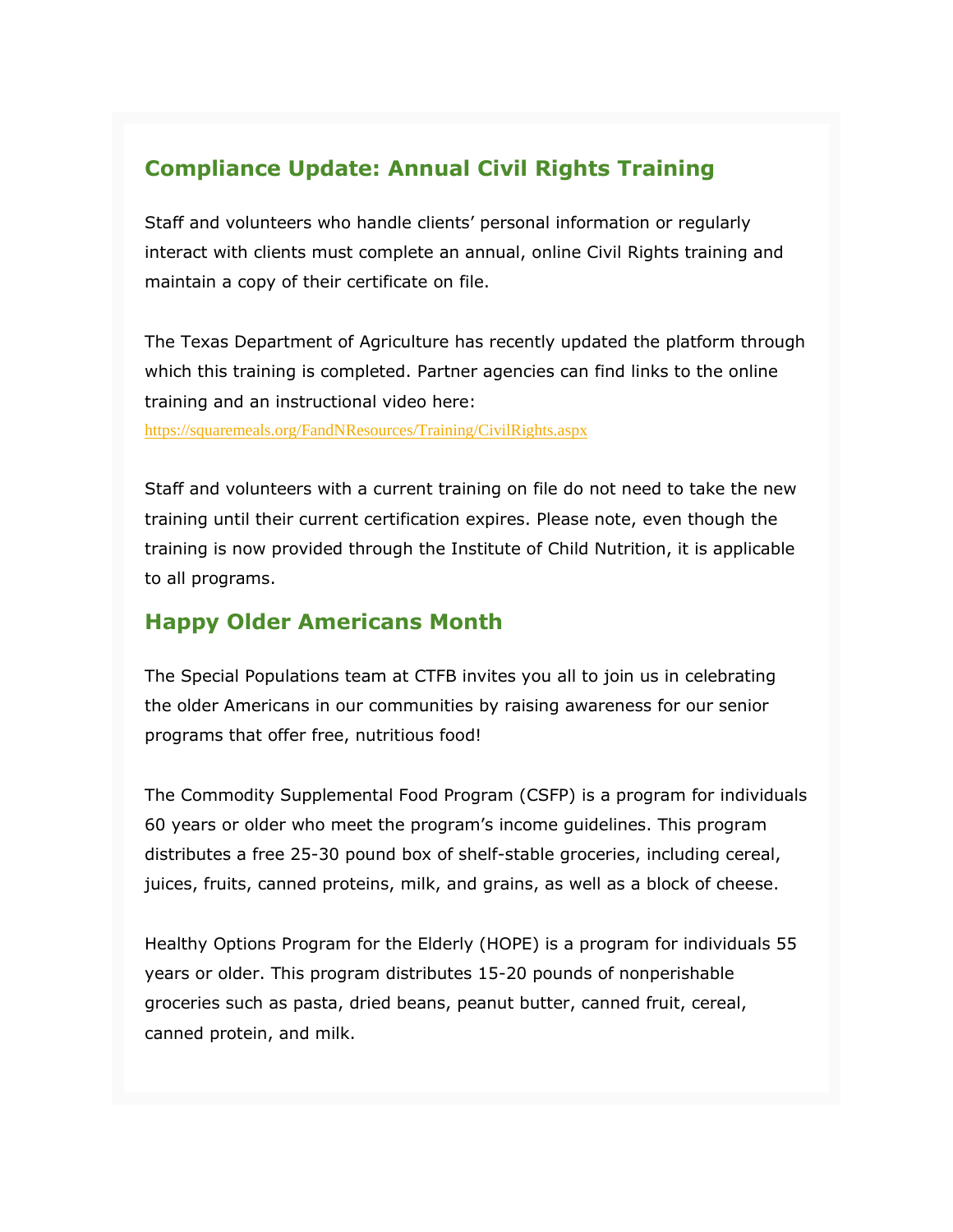Together, CSFP and HOPE help provide our older community with the proper nutrition they need to thrive. Please refer our older neighbors to the Help for [Seniors](http://cafbtx.convio.net/site/R?i=bt_oh3LPl-8T5qPO5DrAZ0-EJcIcymlIjHJZRnRLXqMTDHDNyl5RwA) page on our website to verify their eligibility, locate distribution sites nearest to them using our **[Find Food Now Tool](http://cafbtx.convio.net/site/R?i=vaXLGw29fgTAqMQLUbvns8Va-ID7Fo5F4NSAu284-M1aNMBV1qGRvw)**, and printing them a copy of our [CSFP](http://cafbtx.convio.net/site/R?i=PGAiUZ_63ej1uJ2I3ze8eeMoC9lNBiUgVrGBZFYMiKY8842VvaI6dw) and [HOPE](http://cafbtx.convio.net/site/R?i=crDVui3uXK2ff3d7SyRrmBXSu6blnG5M6xGb7rLlOsecjV1HxyNAMg) Calendars.

If you have any questions, please email [distributionprograms@centraltexasfoodbank.org](mailto:distributionprograms@centraltexasfoodbank.org) or call 512-710-6985.

Thank you for your continued support and dedication to older Americans in Central Texas. CTFB would like to extend a special thank you to our many partners who administer these two programs. We could not do this important work without you.

#### **Freezer Blankets Available This Month**

Please remember that all Partner Agencies without refrigerated vehicles or coolers with ice/cold packs must utilize insulated freezer blankets for transporting perishable food to comply with safe food handling policies. If your agency does not have refrigerated vehicles or coolers with ice/cold packs and would like to receive one (1) free freezer blanket, please complete this [agreement](http://cafbtx.convio.net/site/R?i=ZpBKzdD12Qpu0uvbRjn7W40u1gdhyD8ZzAFUI59NXkZgEfydlRQ_uw).

The Central Texas Food Bank will make arrangements to get the freezer blanket to your agency though an annual site visit or other opportunity to connect beginning in late May 2022.

#### **Share the Great News with CTFB**

Share your wonderful news like Agency anniversaries, awards/recognitions, special distributions, etc. by filling out  $\frac{this}{form}$  for the opportunity to be highlighted in our monthly Newsletter. Thank you for all your hard work!